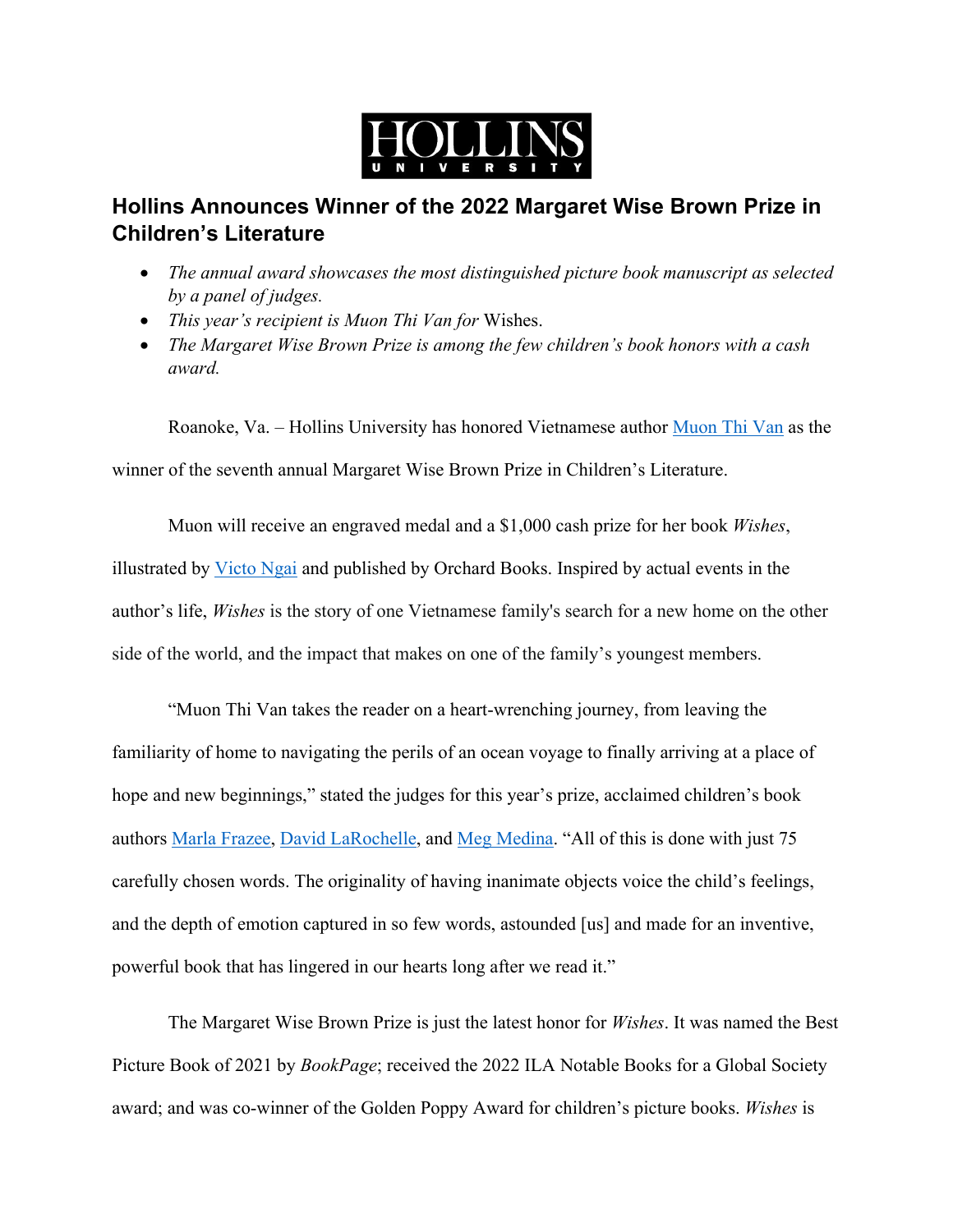also an NPR Best Book of the Year, a *Horn Book* 2021 Fanfare Pick, and a 2021 New York Public Library's Best Books for Kids List Pick.

 Judges for this year's Margaret Wise Brown Prize also named one Honor Book: *The Longest Letsgoboy*, written by debut author Derick Wilder, illustrated by Cátia Chen, and published by Chronicle Books. "The story is told from a dog's point of view," the judges said. "As Letsgoboy takes the final walk of his earthly life with his little girl, the narration and dog language are perfectly attuned to how a child takes in the word as well. *The Longest Letsgoboy* transports the reader on a journey which is by turns joyous, heartbreaking, comforting and full of love."

 The judges added that both *Wishes* and *The Longest Letsgoboy* "explore the difficult terrain of loss using a sophisticated sense of language for children. Whether spare to capture the very essence of longing and hope in leaving a homeland, or immersive in a rich, inventive vocabulary about companionship, these works represent the power of language to help children understand the deep changes they sometimes face."

 Each year, Hollins invites nominations for the prize from children's book publishers located across the country and around the world. A three-judge panel, consisting of established picture book authors, reviews the nominations and chooses a winner.

 Hollins established the Margaret Wise Brown Prize in Children's Literature as a way to pay tribute to one of its best-known alumnae and one of America's most beloved children's authors. The cash prizes are made possible by an endowed fund created by James Rockefeller, Brown's fiancé at the time of her death.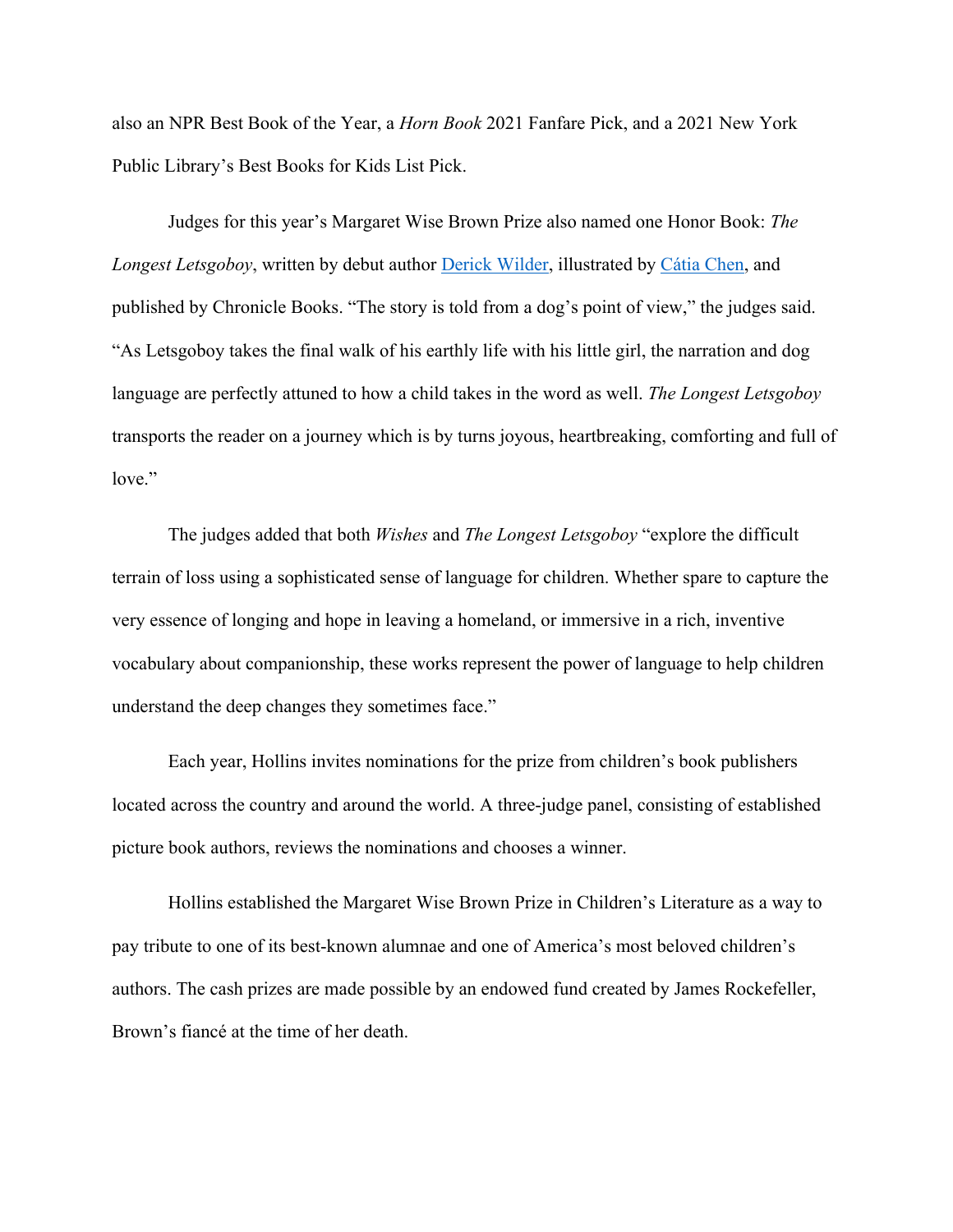"The Margaret Wise Brown Prize is one of the few children's book awards that has a cash prize attached," said Lisa Rowe Fraustino, director of the graduate programs in children's literature at Hollins.

 The engraved medal presented to the winners was conceived by award-winning sculptor, painter, and Hollins alumna Betty Branch of Roanoke. Winners and Honor Book recipients are presented an original linocut certificate designed and donated by Ashley Wolff, author and/or illustrator of over 50 children's books.

 Margaret Wise Brown graduated from Hollins in 1932 and went on to write *Goodnight Moon*, *The Runaway Bunny*, and other children's classics before she died in 1952. Hollins celebrated her life and work with a year-long Margaret Wise Brown Festival in 2011 and 2012, which featured stage and musical adaptations of her work along with readings, workshops, guest lectures, and other activities for all ages.

 The study of children's literature as a scholarly experience was initiated at Hollins in 1973; in 1992, the graduate program in children's literature was founded. Today, Hollins offers summer M.A. and M.F.A. programs exclusively in the study and writing of children's literature, an M.F.A. in children's book writing and illustrating, and a graduate-level certificate in children's book illustration.

 This fall, Hollins' children's literature program will release information on how to submit books for consideration for the 2023 Margaret Wise Brown Prize.

## # # #

Press Contact: Lisa Rowe Fraustino, program director, children's literature, Hollins University fraustinolr@hollins.edu